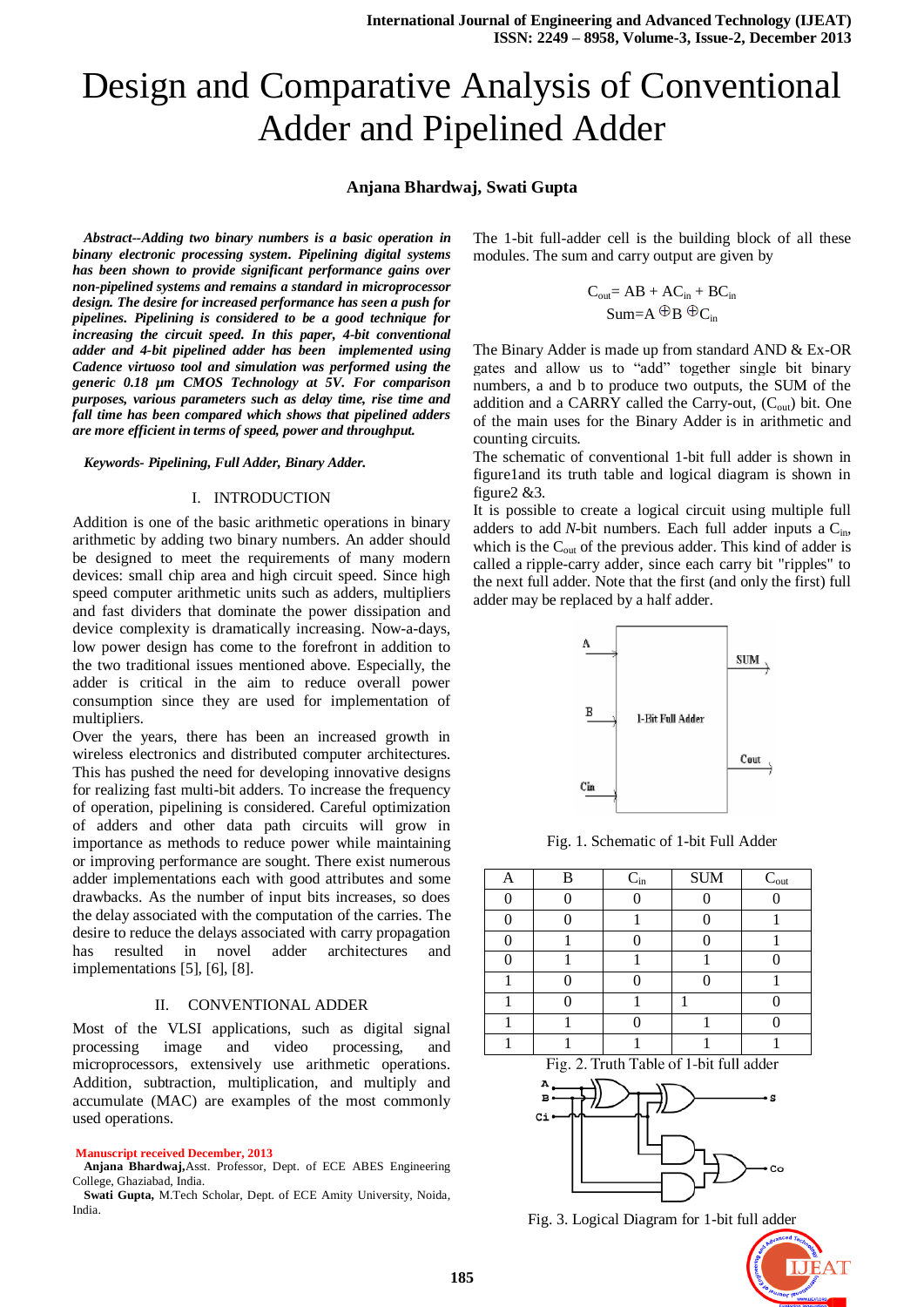One main disadvantage of "cascading" together 1-bit binary adders to add large binary numbers is that if inputs A and B change, the sum at its output will not be valid until any carry-input has "rippled" through every full adder in the chain. Consequently, there will be a finite delay before the output of an adder responds to a change in its inputs resulting in the accumulated delay especially in large multibit binary adders becoming prohibitively large. This delay is called Propagation delay.



Fig. 4. 4-bit full adder

## III. PIPELINED ADDERS

Pipelining is a technique used for increasing the throughput of the system. Pipelining is done by splitting a task into several subtasks and inserting registers between these subtasks. There will be an increase in area due to the presence of these intermediate registers.Pipelining is a method to get higher throughput without significantly increasing hardware cost or latency.

The following definitions are necessary to understand pipelining.

- 1. Throughput = (no. of usable outputs) / (unit time).
- 2. Latency = Time delay from valid inputs provided until outputs valid.
- 3.  $Cost = Area + Power$ .

The objective is to increase the throughput and reduce the latency and cost.



Fig. 5. Conventional pipelining

In figure 5,  $n=4$ , thus the circuit should be clocked four times faster than a non-partitioned counterpart i.e., a circuit with no internal synchronization elements and where every new computation is started only after the previous one has completed. In general, reciprocal of the maximum stage delay establishes the maximum pipeline clock-rate. If the logic is further partitioned into shorter stages and additional synchronization elements are inserted between stages, still higher pipeline clock-rates can be achieved. For example, each stage in four stage pipeline shown in figure5 might be spilt into two new stages, each having half the original delay, and the clock-rate would ideally double.

The pipeline gets high throughput by applying new inputs to the first stage while the second stage works on intermediate results from the first stage. The pipeline gives maximum throughput when the clock period, T, is as small as possible. If the delay of the original adder,  $t_d$ , is split between the delay of the first stage of the adder,  $t_{d1}$ , and the delay of the second stage,  $t_{d2}$ , the

 $T \geq max(t_{d1}, t_{d2}) + T_{reg}$ Where  $t_{d1} + t_{d2} = t_d$ 



Fig. 6. Two stage pipeline

The minimum value for T is attained when

i. 
$$
t_{d1} = t_{d2} = t_d / 2
$$
  
ii.  $T = T_{min} = t_d / 2 + T_{reg}$ 

Therefore,

Max Throughput =  $1/T_{min} = 1/(t_d/2 + T_{reg}) = 2/(t_d + 2T_{reg})$ Latency =  $2T_{min} = 2(t_d/2 + T_{reg}) = t_d + 2T_{reg}$ 

If  $T_{reg}$  << T, then pipeline performance is as good as multiple parallel hardware, and if cost of pipeline reg *<< cost of adder,* then cost of pipeline is as good as single adder.

Generalization to n Stages--The adder example shows that pipeline efficiency is limited by

- 1. Register delay
- 2. Inability to evenly divide delay between pipeline stages.

If we pipeline a circuit with original delay,  $t<sub>d</sub>$ , we find that the clock period cannot be shorter than

$$
T=t_d/n+\Delta T
$$

where  $\Delta T$  represents the additional delay from the registers and the inability to divide up the stages evenly, and n is the number of pipeline stages.



Fig. 7. ThroughputVs n



Fig. 8. Latency Vs n

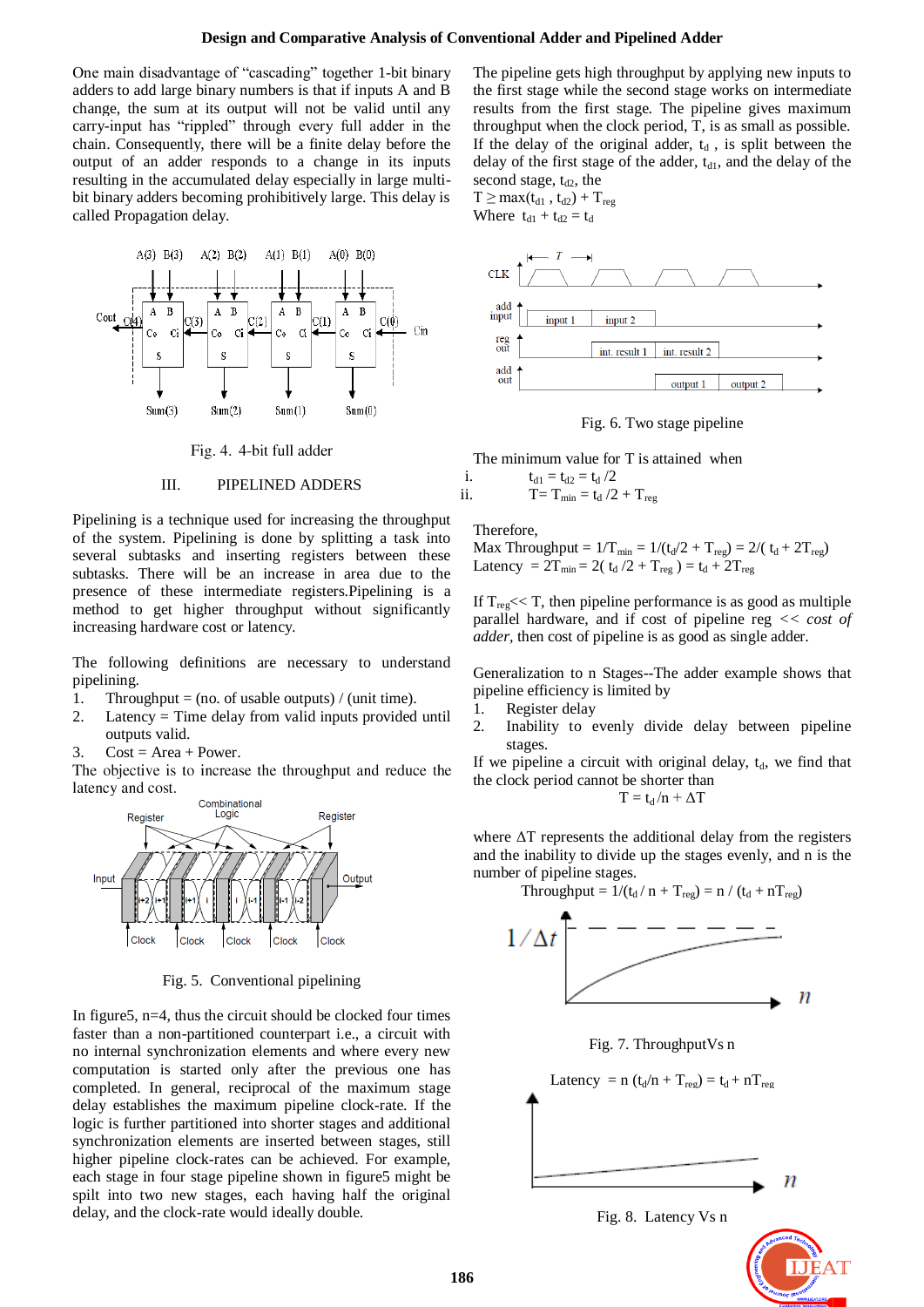Cost = n  $\lceil$  (unpipelined cost / n) + register cost  $Cost = unpipelined cost + n (register cost)$ 



Fig. 10. Throughput / Cost Vs n

This simple model is intended to show that:

- 1. A moderate amount of pipelining can be used to increase throughput without significantly increasing cost or latency.
- 2. Pipelining cannot be used to achieve arbitrary high levels of throughput.
- 3. There is an optimum number of pipeline stages beyond which pipelining is not economical.

Here, we reference a couple of conventionally pipelined (CP) adders and highlight the significant issues the design address. Pipelining improves throughput at the expense of latency, however, once the pipe is filled we can expect one data item per unit of time. Some of the conventional pipelined adder designs that have been reported include one that uses overlapped clocks in an effort to eliminate sources of overhead [5]. The 4-bit carry propagate adder employs a series of three registers to equalize the delays in adding the four bits and hasa three cycle latency [4]. Time borrowing is performed to shorten the critical path and the adder design has been realized in 0.18µm technology. A number of pipeline registers are introduced and in a similar fashion as in [4] several of these registers are inserted in series to equalize data arrival times at adder units. The gain in speed is achieved by clocking sub-circuits faster than would be possible with a ripple carry adder. The conventional pipelined adder architectures achieve path delay equalization by inserting registers. In the instances where these registers are used for delay equalization no logic is used between the set of registers, the output of one register connects directly to the input of the next. Figure 2.4 shows the register placement. Introducing several registers increases the clocking overhead and skew.



Fig. 11. Conventional pipelined adder architecture

## IV.RESULTS



Fig.12. Schematic and waveform of 4-bit Conventional Full Adder



Fig. 13. Schematic and waveform of 4-bit Pipelined Full Adder

The adder was implemented using Cadence Virtuoso tool and simulation was performed using the generic 0.18 µm